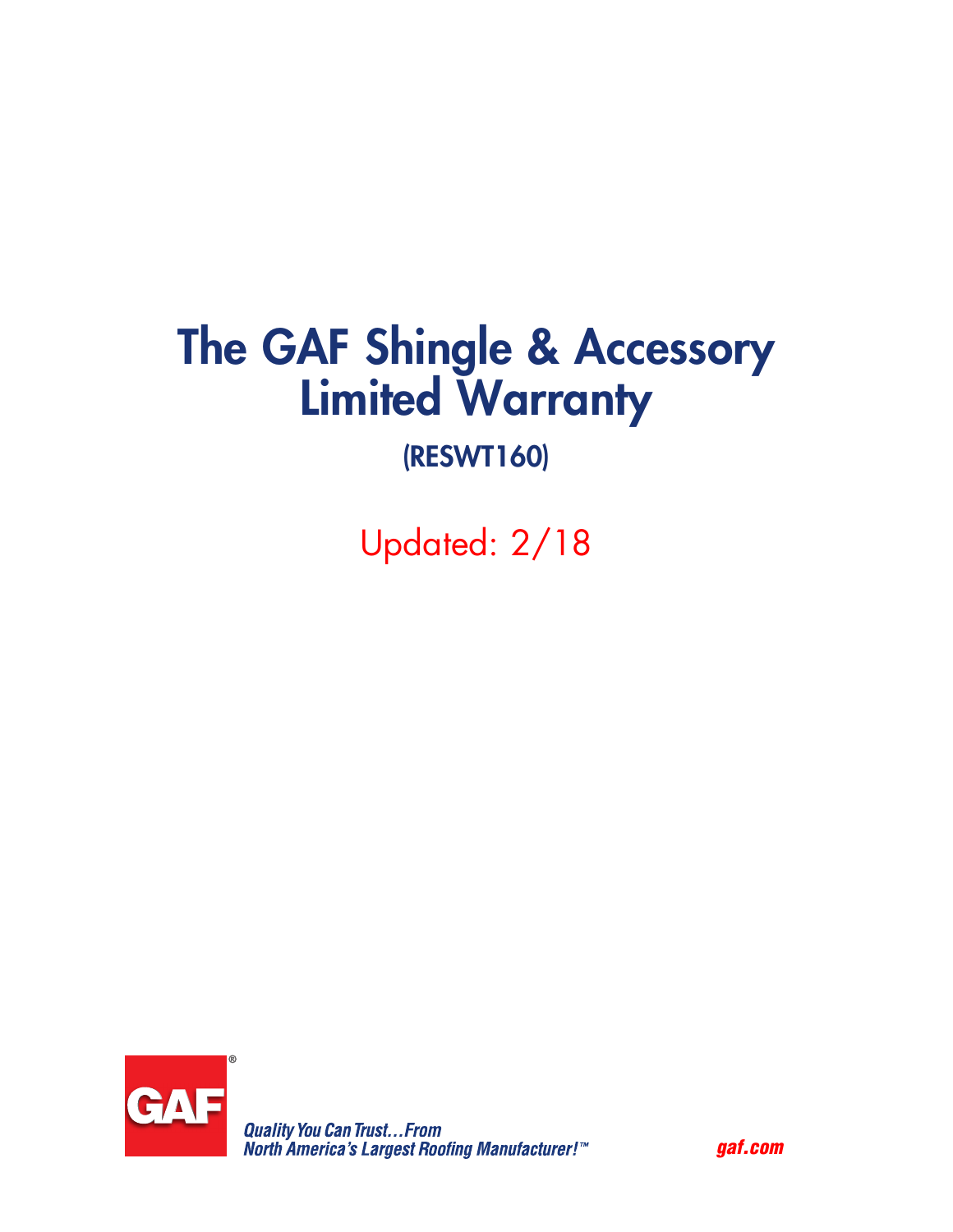Congratulations! Thank you for purchasing asphaltic shingles and/or accessories from GAF, North America's largest roofing manufacturer — your best choice. While many factors can affect how long your shingles and accessories will last, this GAF Shingle & Accessory Limited Warranty covers your asphaltic shingles and accessories, including GAF Ridge Cap Shingles, GAF Starter Strip Shingles, GAF Leak Barrier Products, GAF Roof Deck Protection Products, and GAF Cobra® Ventilation Products (the GAF Products), in the unlikely event that they contain a manufacturing defect. It provides great coverage that is "non-prorated" during the crucial up-front period of your ownership (the Smart Choice® Protection Period) with continued coverage for extended periods of time afterwards. Note: This limited warranty does not cover low-slope membranes, Master Flow® Ventilation Products, or ShingleMatch™ Roof Accessory Paint. Please go to gaf.com for a copy of the limited warranties covering these products.

#### **How Long Your Warranty Lasts**

**Manufacturing Defects: GAF Lifetime Asphaltic Shingles.** Subject to the provisions below, all GAF Asphaltic Shingles other than Royal Sovereign® and Marquis WeatherMax® Shingles and Ridge Cap and Starter Strip Shingles carry a Lifetime limited warranty (as defined below) against manufacturing defects and a SmartChoice® Protection Period of 10 years.

**Manufacturing Defects: Other GAF Asphaltic Shingles.** Marquis WeatherMax® Shingles are warranted against manufacturing defects for 30 years; Royal Sovereign® Shingles are warranted for 25 years. The Smart Choice® Protection Period is 5 years for Marquis WeatherMax® and Royal Sovereign® Shingles. The warranty term and Smart Choice® Protection Period for Ridge Cap and Starter Strip Shingles are described below.

**Manufacturing Defects: GAF Accessories Used With Any Brand Of Lifetime** 

**Asphaltic Shingles.** When you install three or more of the GAF Accessory Products listed above on your roof with any brand of Lifetime Asphaltic Shingles, your GAF Accessory Products carry a Lifetime limited warranty (as defined below) against manufacturing defects and a Smart Choice® Protection Period of 10 years. When you install fewer than three of the above-listed GAF Accessory Products on your roof with any brand of Lifetime Asphaltic Shingles, your GAF Accessory Products carry a 40-year warranty against manufacturing defects and a Smart Choice® Protection Period of 5 years.

**Manufacturing Defects: GAF Accessories Used With Any Other Asphaltic** 

**Shingles.** When you install one or more of the above-listed GAF Accessory Products on your roof with any brand of non-Lifetime Asphaltic Shingles, your GAF Accessory Products carry a 25-year warranty against manufacturing defects and a Smart Choice**®** Protection Period of 5 years.

**Definition Of Lifetime:** The word "Lifetime" means as long as you, the original owner(s) [or the second owner(s) if coverage was properly transferred during the Smart Choice® Protection Period], own the property where the shingles and/or accessories are installed. The Lifetime warranty is applicable only to shingles and

### *GAF Shingle & Accessory Limited Warranty*

accessories installed on a single-family detached residence owned by individuals. For any other type of owner or building, such as a corporation, governmental entity, religious entity, condominium or homeowner association, school, apartment building, office building, or multi-use structure, the length of the warranty is 40 years.

**Failure To Seal/Blow-Offs/Wind Damage.** GAF Lifetime Shingles, Timbertex® Premium Ridge Cap Shingles, and Ridglass® Premium Ridge Cap Shingles are warranted against failure to seal, blow-offs, and wind damage for 15 years. All other shingles (other than starter strips) and other ridge cap shingles are warranted against failure to seal, blow-offs, and wind damage for 5 years. There is no coverage for failure to seal/blow-offs/wind damage for any other GAF Accessory Products.

**Algae Discoloration.** All StainGuard Plus™ with Time Release-labeled shingles carry a 25-year limited warranty against algae discoloration and a Smart Choice® Protection Period of 10 years. All StainGuard®-labeled Shingles and Ridge Cap Shingles carry a 10-year limited warranty against algae discoloration and a Smart Choice® Protection Period of 1 year. There is no coverage for algae discoloration for any other GAF Accessory Products.

#### **Who Is Covered By This Limited Warranty; Transferability.**

You are covered by this limited warranty if you live in the United States or Canada and are the original property owner (i.e., not a builder or installer) or the first subsequent owner if this warranty was properly transferred.

This limited warranty may be transferred **only once.** The second owner must notify GAF in writing within **60 days** after the property transfer for warranty coverage to be transferred. (Other than this one transfer, this warranty may **not** be transferred or assigned, directly or indirectly.) If the transfer takes place within the Smart Choice® Protection Period, the second owner is entitled to the same coverage as the original owner. If the transfer takes place afterwards, the length of this warranty shall be reduced to the two-year period after the ownership changes. If there is a defect during this two-year period, GAF's reimbursement to the second owner will be based only on the reasonable cost of replacement shingles or applicable accessories, reduced by the amount of use that has been received from the shingles or applicable accessories from the date of installation through the date of claim.

#### **Manufacturing Defects: What Is Covered/Sole And Exclusive Remedy.**

GAF Warranty Company, LLC, a subsidiary of GAF, warrants that your GAF Roofing Shingles will remain free from manufacturing defects that adversely affect their performance during the applicable Smart Choice® Protection Period or that cause leaks for the remainder of the applicable warranty term and that your GAF Accessory Products will remain free from manufacturing defects that adversely affect their performance during the applicable warranty term. **Note:** Failure to seal/blow-offs/ wind damage and algae discoloration are covered separately below.

**(1) During the Smart Choice® Protection Period:** GAF will pay you the full reasonable cost of labor to repair or re-cover any defective GAF Products (excluding non-GAF accessories, metal work, or flashing) and will provide replacement GAF

Products or the reasonable cost of obtaining replacement GAF Products, at GAF's option. GAF will not pay to tear off your GAF Products, or to dispose of them.

**(2) After the Smart Choice® Protection Period:** Labor will no longer be covered. GAF's contribution to you will be based on either providing you with replacement GAF Products, or at GAF's choice, reimbursing you for the reasonable cost of replacement GAF Products. The amount of replacement GAF Products or reimbursement provided to you will be reduced to reflect the use you have received from your GAF Products. The amount of use will be calculated by dividing the number of months which have elapsed since installation to the date of claim by the number of months in the warranty term. For a Lifetime warranty, the number of months in the warranty term is deemed to be 600 for years 11-40 of the warranty term. For years 41 and beyond of a Lifetime warranty, GAF's contribution is 20%. For example, if you make a claim for Lifetime Shingles installed on a single-family home after your shingles have been installed for 25 years (300 months), GAF's contribution will be reduced by 300/600 or 50%.

#### **Failure To Seal/Blow-Offs/Wind Damage: What Is Covered/Sole And Exclusive Remedy.**

This limited warranty is **specifically conditioned** on your shingles or ridge cap shingles being fastened and installed **strictly** in accordance with GAF's application instructions. This limited warranty does not apply to starter strip shingles. GAF warrants to you that your GAF shingles or ridge cap shingles will not fail to seal, blow off, or sustain damage from winds (including gusts) up to the applicable wind speed listed on the reverse after your shingles or ridge cap shingles should have sealed but did not due to a manufacturing defect. If your shingles or ridge cap shingles do fail to seal, blow off, or suffer wind damage, GAF will reimburse you for the reasonable costs of replacing the blown-off or damaged shingles or ridge cap shingles and handsealing any unsealed shingles or ridge cap shingles. Costs related to underlayment, metal work, and flashings are not included. GAF's **maximum** liability under this paragraph is to reimburse you for the cost of hand-sealing all of the shingles and ridge cap shingles on your roof.

SEE REVERSE FOR LIMITATIONS AND EXCLUSIONS

*Continued on back cover...*